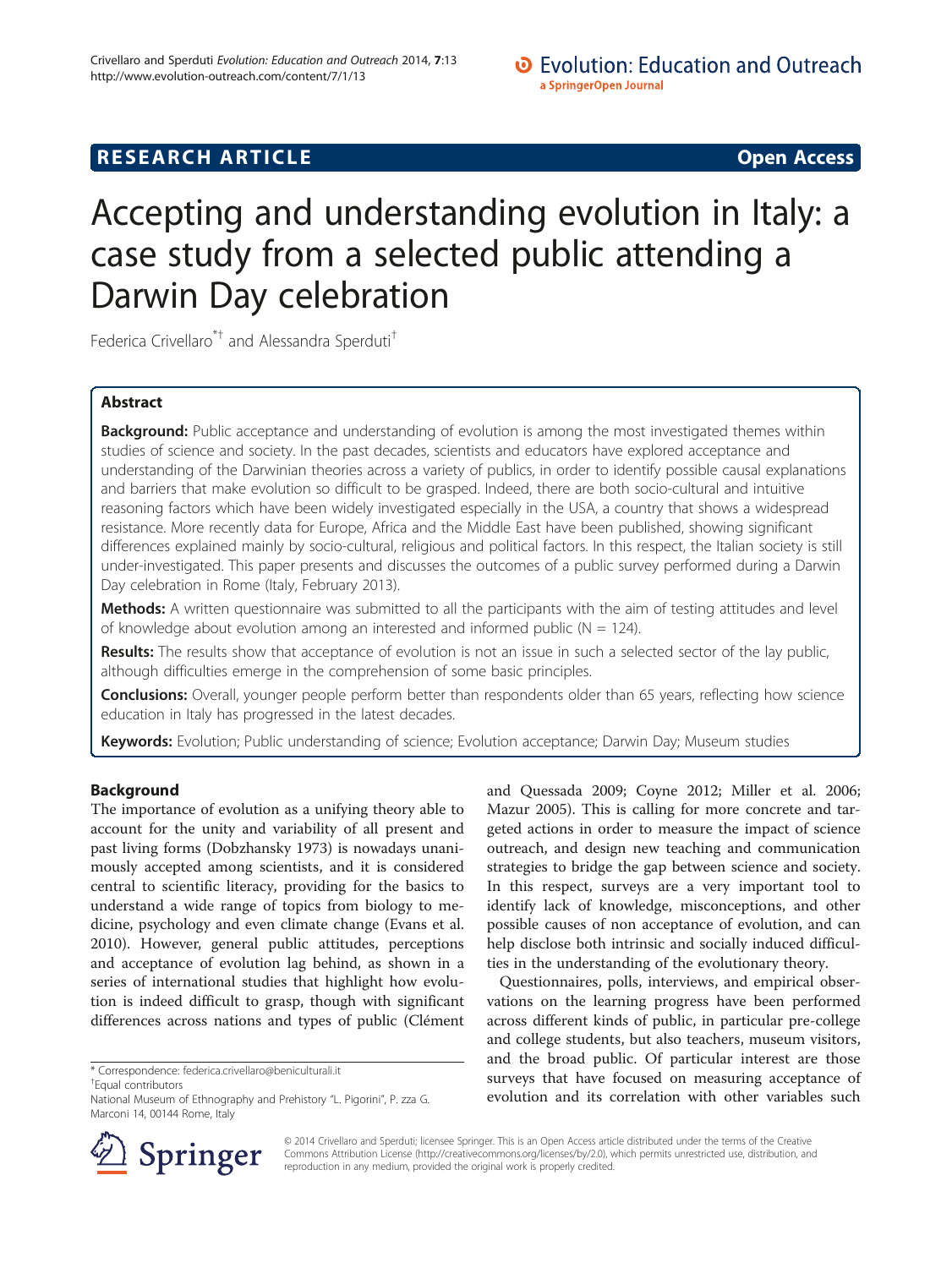<span id="page-1-0"></span>as: (a) religious views (Clément et al. [2008;](#page-5-0) Coyne [2012](#page-6-0); Dagher and BouJaoude [1997;](#page-6-0) Evans [2001](#page-6-0); Keranto [2001](#page-6-0); McKeachie et al. [2002;](#page-6-0) Rice et al. [2011](#page-6-0); Hokayem and BouJaoude [2008;](#page-6-0) Rutledge and Warden [1999](#page-6-0); Wilson [2010](#page-7-0)); (b) paranormal beliefs (Eder et al. [2011;](#page-6-0) Keranto [2001](#page-6-0); Losh and Nzekwe [2011](#page-6-0)); (c) level of knowledge of evolution facts and processes (Bishop and Anderson [1990](#page-5-0); Cunningham and Wescott [2009;](#page-6-0) Demastes et al. [1996](#page-6-0); Nehm and Schonfeld [2008\)](#page-6-0); (d) understanding of the Nature of Science (Cunningham and Wescott [2009](#page-6-0); Fairchild [2012;](#page-6-0) Lombrozo et al. [2008;](#page-6-0) Trani [2004\)](#page-7-0); (e) perception of ethical impact of the Darwinian theory (Brem et al. [2003;](#page-5-0) Martin-Hansen [2008\)](#page-6-0); (f) logical thinking skills (Pigliucci [2007](#page-6-0); Lawson and Weser [1990](#page-6-0); Lawson and Worsnop [1992;](#page-6-0) Sinatra et al. [2003](#page-7-0); Woods and Scharmann [2001\)](#page-7-0); (g) exposure to education (Lloyd-Strovas and Beral [2012](#page-6-0); Paz-y-Miño and Espinosa [2009](#page-6-0); Rice et al. [2011](#page-6-0); Wiles and Alters [2011\)](#page-7-0).

The literature is particularly generous for what concerns the factors that contribute to antievolutionary views in individuals of different ages and cultural backgrounds in the United States (see for instance Allmon [2011](#page-5-0); Blancke et al. [2012;](#page-5-0) Thagard and Findlay [2010\)](#page-7-0), where there is a particular public resistance to evolution (Gallup [2012](#page-6-0)) contrary to Europe (Miller et al. [2006](#page-6-0); Clément et al. [2008\)](#page-5-0). More data have been recently gathered also for the European countries (Angus Reid Public Opinion [2010;](#page-5-0) Athanasiou and Papadopoulou [2012;](#page-5-0) Carvalho et al. [2012;](#page-5-0) Ipsos Mori [2009;](#page-6-0) Southcott and Downie [2012](#page-7-0); Williams [2009](#page-7-0)). In particular, a recent internet-based worldwide survey (Wilson [2010](#page-7-0)) has shown that Europe stands out for having the highest number of Christians accepting evolution (70% vs. 36.4% of non-European Christians). Possible explanations are associated to education systems, or to historical and cultural factors, and certainly to the influence of precise political directions such as those proclaimed by the Council of Europe against creationism and in favour of evolution as a fundamental scientific theory (Council of Europe [2007](#page-6-0)).

The Italian experience is overall less investigated. Whereas it is included in broader international surveys

Table 1 List of assertions and survey results

(Clément et al. [2008](#page-5-0); Miller et al. [2006](#page-6-0)), it accounts only for a few targeted case studies that vary for goals, methods, and types of public (Berti et al. [2010](#page-5-0); Falchetti [2012](#page-6-0); Sperduti et al. [2010](#page-7-0); Sperduti and Crivellaro [2013](#page-7-0); Trevisan [2011;](#page-7-0) Valente et al. [2008](#page-7-0)).

In this paper we present and discuss the results of a public survey completed during a Darwin Day celebration in Rome (henceforth Dday) on February 16, 2013, that consisted in a public conference of title "Evolution and Religion", organised by the Department of Philosophy of the University "Roma 3" and the National Museum of Prehistory and Ethnography "Luigi Pigorini". The venue attracted a broad public which, standing from what observed in other similar contexts (Evans et al. [2010;](#page-6-0) Spiegel et al. [2006\)](#page-7-0), is usually more prone to science in comparison with other publics, has higher education levels, and is receptive to education contents. Although isolated, the Dday sample is an exceptional sample for testing to what extent evolution is really accepted and understood in its Darwinian terms by such an attentive public, adding to the scant literature available at present about the Italian state of affairs. The ultimate goal is to contribute to assess how well evolution is being taught at school and disseminated in more informal contexts, in order to design better solutions and possible new directions to prevail over the innate causal factors that make evolution such a difficult subject to comprehend.

# **Methods**

#### Survey design and sample composition

A written questionnaire was submitted to the public attending the Dday. It consisted of 8 assertions, each with three possibilities of answer (true, false, don't know). The complete list and relative answers are provided in Table 1. These assertions involved different kinds of evolutionary issues, frequently reported as challenging in the literature (e.g. Bishop and Anderson [1990;](#page-5-0) Gregory [2009](#page-6-0); Cunningham and Wescott [2009](#page-6-0); Jensen and Finley [1996](#page-6-0); Yates and Marek [2013](#page-7-0); Wilson [2010](#page-7-0)), namely: 1. general non-acceptance of evolution; 2. misunderstanding of basic notions of descent with modification and

|    | <b>Assertion</b>                                              | Answer       | % correct | $%$ wrong | % DK |
|----|---------------------------------------------------------------|--------------|-----------|-----------|------|
| A1 | All living species are the result of evolutionary processes   | <b>TRUF</b>  | 93.5      | 8         | 1.6  |
| A2 | Evolution results in progress                                 | <b>FAISE</b> | 59.7      | 28.2      | 12.1 |
| A3 | Evolution is the gradual transformation of single individuals | FAI SF       | 59.7      | 29.8      | 10.5 |
| A4 | Evolution is still happening                                  | TRUF         | 100       | ٠         |      |
| A5 | Humans and chimps share a common ancestor                     | <b>TRUF</b>  | 85.5      | 8.9       | 5.6  |
| A6 | Humans are the final and best result of evolution             | <b>FAISE</b> | 76.6      | 10.5      | 12.9 |
| Α7 | Natural selection involves organisms striving to adapt        | <b>FAISE</b> | 46.8      | 48.4      | 4.8  |
| A8 | The most recent scientific discoveries contradict evolution   | <b>FAISE</b> | 79        | 12.       | 8.9  |

DK: "don't know".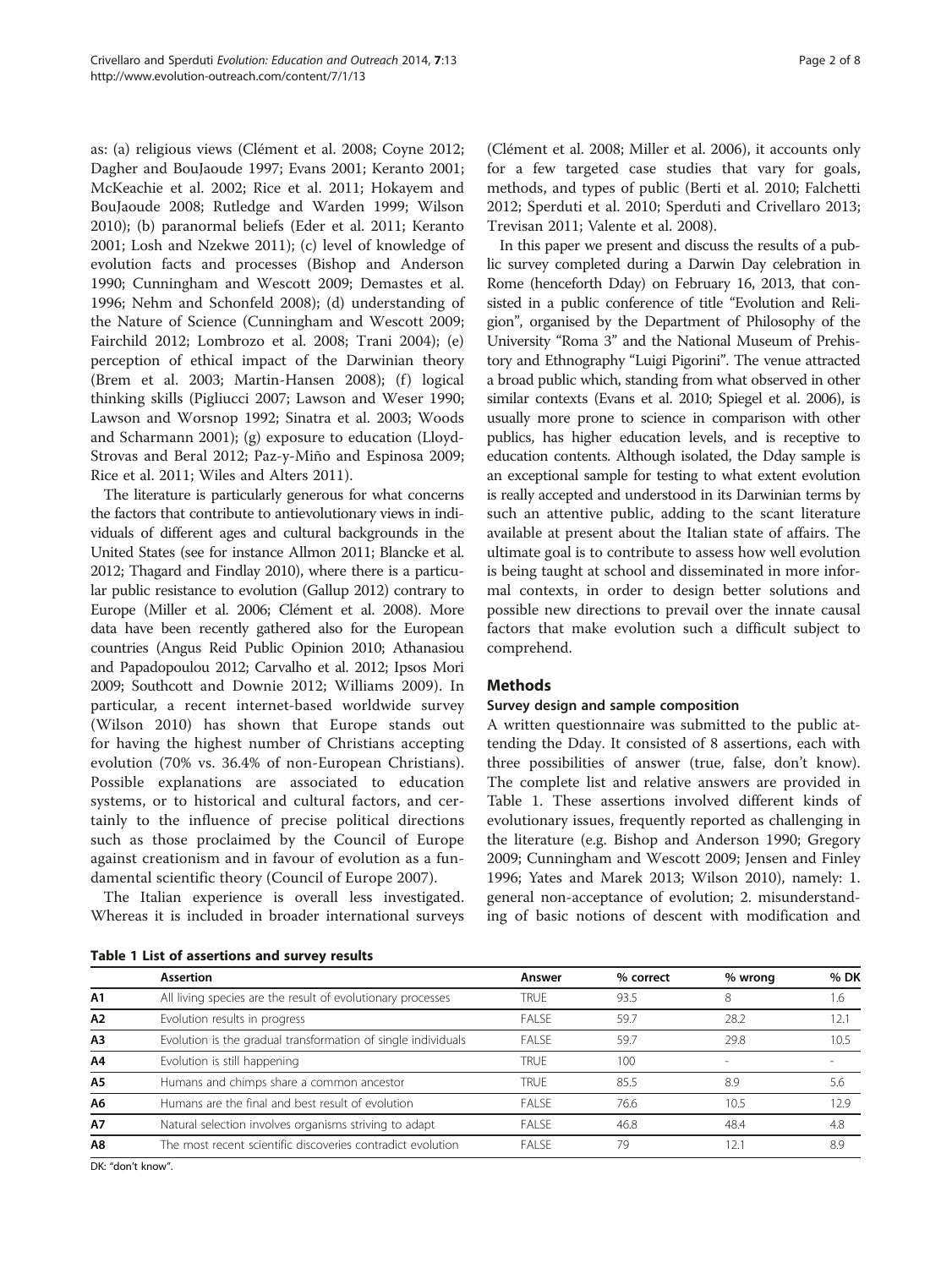natural selection; and 3. finalistic views and interpretations. The respondents were also asked to provide for some personal information (sex, age, occupation) which was kept minimal to allow donors with more time to focus on the questionnaire and to avoid ethical issues that would have required signed informed consents. No sensitive personal information was collected to protect the respondents' privacy, in accordance with the Italian laws 675/1996 and 196/2003. No minors participated to the survey. Although no time limit was set, the respondents were asked to return the filled in questionnaire before the beginning of the conference, with most of the donors handing back their forms within 10 minutes. The questionnaires were folded as to keep text hidden, and collected in envelops to avoid possible attributions.

A total of 124 respondents (61 females, 53 males, 10 NA) handed back their questionnaires. The youngest donor was 18, the oldest 81 (16 NA), with an average age of 45.3 years. People attending the Roman Dday were for almost a third (32.3%) from the school and university environment. Given that comparative case studies from the literature focus mainly on students and school teachers, the respondents' occupations were grouped under five categories: 'student'  $(N = 25)$ ; 'school teacher' ( $N = 15$ ); 'other occupation' ( $N = 52$ ); 'retired' ( $N = 13$ ); 'NA' for unanswered cases  $(N = 19)$ . For analytical purposes, the respondents' age was subdivided into categories of 15 years of interval for a total of 5 categories, namely '<=20' (N = 6); '21-35' (N = 33); '36-50' (N = 25); '51-65' (N = 28); '>65' (N = 16). Table 2 provides for a summary of the sample composition.

# Data analysis

All data were analysed by descriptive statistics and by contingency tables for discrete traits. Probability values were scored for three levels of significance: p≦0.001 very highly significant,  $p \le 0.01$  highly significant, and  $p \le 0.05$ significant. The significance of the interaction between levels for continuous variables was tested by the Tukey's Honest Significant Difference test (Yandell [1997](#page-7-0)). All the analyses were performed with the R package 2.15.0 (R Development Core Team [2012\)](#page-6-0).

Table 2 Composition of the sample per age-class, gender, and occupation

|                         | $\leq$ 20 |   | 21-35 36-50 51-65 >65 |     |    |    |     |                |     |   | NA.            | tot |
|-------------------------|-----------|---|-----------------------|-----|----|----|-----|----------------|-----|---|----------------|-----|
|                         | м         | F | М                     | F   | М  | F. | М   | F              | М   | F |                |     |
| <b>Student</b>          | 4         |   | 26                    | -12 |    |    |     |                |     |   |                | 25  |
| School teacher          |           |   |                       |     | 1  |    | 5 4 | $\overline{4}$ |     |   |                | 15  |
| <b>Other Occupation</b> |           |   | 6                     | 5   | 8  | 9  | 11  | - 5            | - 3 | Κ | $\overline{z}$ | 52  |
| <b>Retired</b>          |           |   |                       |     |    |    | ζ   |                | 10  |   |                | 13  |
| <b>NA</b>               |           |   | $\mathcal{P}$         |     | 1  |    |     |                |     |   | 13             | 19  |
| tot                     | 6         |   | 33                    |     | 25 |    | 28  |                | 16  |   | 16             | 124 |
|                         |           |   |                       |     |    |    |     |                |     |   |                |     |

The specific issues tested here (see above) were explored by correlating pairs of assertions in the following way: evolution acceptance (pairing A1 and A8), understanding natural selection (A3 and A7), and rejection of the telistic view (A2 and A6). Three different codes were set to measure the respondents' performance, namely: 0 when both assertions were mistaken; 1 when one of the two assertions was correct; and 2 when both assertions were correct. Correlation matrices were run to explore covariance of the three evolutionary issues.

#### Results and discussion

The survey was addressed to the lay public attending a Darwin Day event, self selected for being particularly interested to the complex issue debated on that occasion, i.e. the relationship between evolution and religion. Therefore, it does not come as a surprise that the general performance of the respondents is moderately good, with half of the respondents making only one error, or none. Over 992 answers, 74% are correct, only 18% are wrong, and 8% unanswered (henceforth DK). Overall, 20.2% of the total answered correctly to all questions, with another 28.2% answering correctly to 7 of the 8 assertions. In total, 67.7% of the sample answered correctly to at least 6 assertions, whereas only less than a quarter (22.6%) answered correctly to less than 4 assertions. Nobody failed the questionnaire completely. Detailed figures for each assertion are provided in Table [1.](#page-1-0)

Correctness is statistically significant when correlated with age and occupation, but not with sex. In particular, multiple comparisons of means (Tukey's test) give high statistical significance for the contrast between age categories 21–35 and >65 ( $p \le 0.001$ ), and between occupied and retired respondents ( $p \le 0.05$ ). Figure [1](#page-3-0) illustrates correctness values per each subset, in both cases highlighting a contrastive median value of 4 correct answers for the age class >65.

The analysis of performance per single assertion shows different behaviours within the sample, ranging from 100% of correct answers for A4 (Evolution is still happening) - and hence excluded from the analysis, to a minimum of 41.6% of correct answers for A7 (Natural selection involves organisms striving to adapt). Whether this result highlights substantial differences in the level of acceptance of evolution versus a thorough understanding of its mechanisms will be discussed below.

#### Acceptance of evolution

General acceptance of evolution was evaluated through the answering pattern of the assertions: A1 (All living species are the result of evolutionary processes) and A8 (The most recent scientific discoveries contradict evolution). In our sample, degree of acceptance is quite high: 88.7% of the sample answered correctly to at least one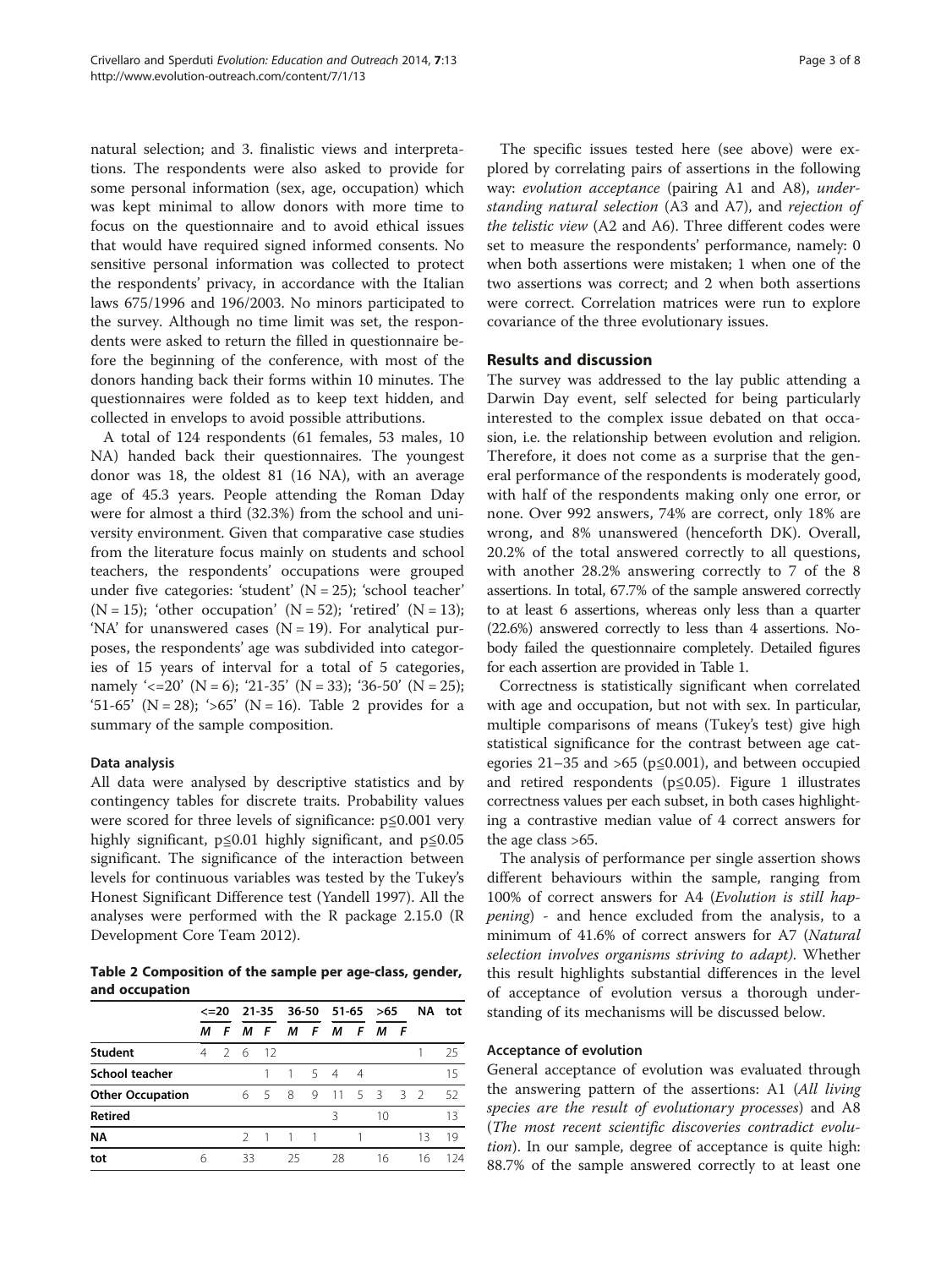<span id="page-3-0"></span>

question and 74.2% to both. Also, when asked about the evolutionary origin of human beings (A5), the Dday sample shows a high level of acceptance (85.5%).

This result is not in contrast with what already observed in the cross-national survey by Miller et al. ([2006](#page-6-0)) in which more than 66% of the Italian respondents deem true that "Human beings, as we know them, developed from earlier species of animals". The survey by Clément et al. [\(2008\)](#page-5-0) also confirms that Italian teachers - especially those teaching biology - have a generally high level of acceptance of evolution, compared with colleagues from Europe, Africa and the Middle East. Other surveys focused on the Italian students (Berti et al. [2010](#page-5-0); Sperduti et al. [2010;](#page-7-0) Sperduti and Crivellaro [2013](#page-7-0); Trevisan [2011\)](#page-7-0) further highlight how the teaching of evolution across all school levels (elementary, middle, and high) - as foreseen in the Italian curricula - would favour awareness and acceptance of the evolutionary theory.

#### Understanding evolution

A thorough comprehension of evolution implies the understanding of some key concepts of natural selection, e. g. individual and population variation, descent with modification, and differential survival fitness (Nehm and Schonfeld 2010; Pigliucci and Kaplan [2006](#page-6-0); van Dijk and Reydon [2010\)](#page-7-0). Natural selection is often wrongly perceived in Lamarckian terms, where evolution implies individual efforts and modifications in order to adapt to changing environments (Banet and Ayuso [2003;](#page-5-0) Bishop and Anderson [1990](#page-5-0); Bardapurkar [2008](#page-5-0); Dagher and Bou-Jaoude [1997](#page-6-0); Evans [2000, 2001](#page-6-0); Gregory [2009;](#page-6-0) Nehm and Reilly [2007;](#page-6-0) Shtulman [2006\)](#page-6-0). This misconception has already been addressed as one particularly resistant to instruction across different types of samples, including pre-college and college students, as well as teachers (Asghar et al. [2007](#page-5-0); Bardapurkar [2008](#page-5-0); Gregory [2009](#page-6-0); Nehm and Reilly [2007](#page-6-0); Rutledge and Warden [2000;](#page-6-0) Saul et al. [2002](#page-6-0); Sperduti and Crivellaro [2013](#page-7-0); but see also Nadelson and Sinatra [2009](#page-6-0); Beggrow and Nehm [2012](#page-5-0); Nehm and Ridgway [2011](#page-6-0)). Even among those who accept evolution, misunderstanding occurs (Sinatra et al. [2003](#page-7-0); Smith and Siegel [2004](#page-7-0); Evans et al. [2012\)](#page-6-0). Also in our sample, where acceptance of evolution does not seem an issue, comprehension of the underlying mechanisms of natural selection is slightly more challenging. We tested this variable through the answering pattern of assertions A3 (Evolution is the gradual transformation of single individuals) and A7 (Natural selection involves organisms striving to adapt). Indeed, only 37.7% of the sample answered correctly to both questions, 38.7% to at least one, and 23.6% to none.

These results would confirm that even an interested public that accepts the Darwinian theory is, to some degrees, inclined to perceive evolution through the reading of "individual transformations" rather than variation at population level (Mayr [2001](#page-6-0)). Indeed, assertion A7 proved to be the most challenging in our sample, with erroneous assessments registered across all age classes though with a clear drop in performance for the oldest (chisq = 11.1;  $p \le 0.05$ ). This erroneous concept stems on strong intuitive beliefs, such as the teleological, essentialist and anthropocentric thinking (Coley and Tanner [2012](#page-6-0); Opfer et al. [2012](#page-6-0)), as well as the notion of intentionality or "agency" (Evans [2008](#page-6-0); Kelemen and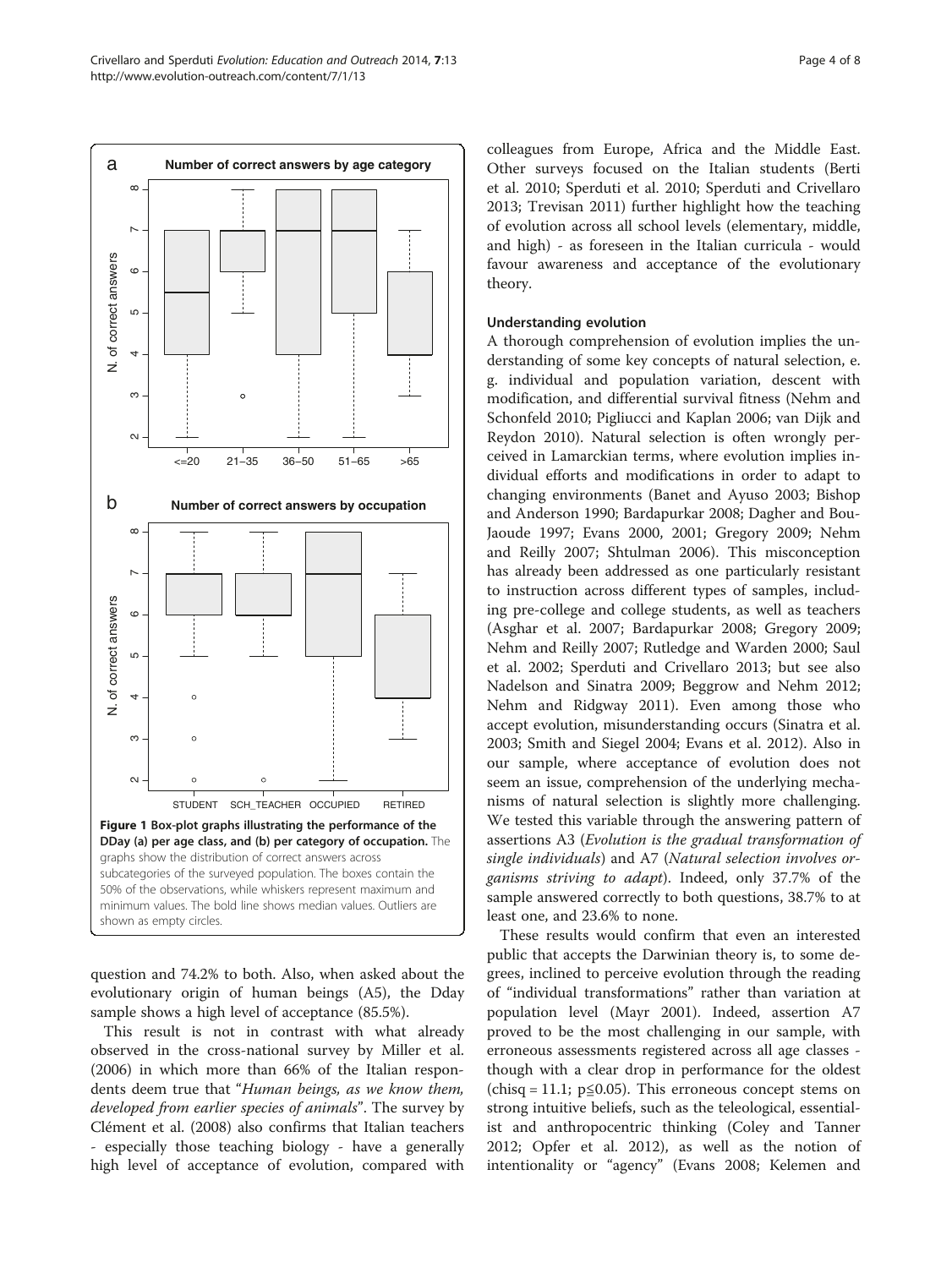<span id="page-4-0"></span>Rosset [2009\)](#page-6-0). These cognitive construals lead to the idea that each organism has a willingness, as well as the capability, to change and adapt in order to survive in a particular environment (Werth [2012\)](#page-7-0), therefore adapting is perceived as a behavior directed towards a specific goal (Tomasello et al. [2005\)](#page-7-0).

#### The misconception of evolution as progress

Assertions A2 (Evolution results in progress) and A6 (Human beings are the final and best result of evolution) were intended to test the presence of cultural and intuitive views related to the misconception of evolution as a finalistic process, centred around an anthropocentric viewpoint. With the exclusion of the DK answers, 59.6% of the respondents answered correctly to both questions, 20.2% to at least one, and another 20.2% to none. The correlation with age classes gives similar results to what observed in the previous section (chisq = 15.7;  $p \le 0.05$ ).

It is often argued that people tend to consider all evolutionary changes as adaptive, progressive, and optimal, since it is cognitively hard avoiding the idea that evolutionary changes bring an inevitable progress (Ruse [1997](#page-6-0); Carroll [2001](#page-5-0)). Furthermore, conceptually there is a tendency to link the idea of "new" with "improved", as well as to attribute values of low esteem ("lower", "less evolved") to species that are phylogenetically more distant to human beings (Werth [2012](#page-7-0)). The idea of

evolution as progress - culminating with the emergence of a "more evolved" species (Homo sapiens) - is wrongly reinforced by social images of distorted evolutionary trees and of linear progressions of hominin species, constantly provided in books, web-sites, commercials, cartoons, and (regrettably) museum exhibitions too. The very same images, carrying implicit erroneous values, are also frequently reported in school textbooks (Quessada et al. [2008\)](#page-6-0) and do not help in the correct understanding of evolution at large.

# Correlation between evolution acceptance and understanding

As stated before, a positive correlation between acceptance and understanding of evolution is not ubiquitous (Deniz et al. [2008;](#page-6-0) Brem et al. [2003](#page-5-0); Cunningham and Wescott [2009](#page-6-0); Meadows et al. [2000;](#page-6-0) Rutledge and Warden [2000;](#page-6-0) Sinatra et al. [2003](#page-7-0); Smith and Siegel [2004](#page-7-0); Southerland and Sinatra [2005;](#page-7-0) Valente et al. [2008](#page-7-0)). In order to explore whether evolution acceptance implies a correct comprehension of the basic principles of evolution in the Dday sample, a pairwise correlation analysis was performed to detect possible associations between the three themes analysed above - 1. evolution acceptance, 2. understanding natural selection, and 3. rejection of the telistic view (chisq = 286.22;  $p \le 0.001$ ). Indeed, there is a positive correlation between the answering patterns

Table 3 Correlation between acceptance and understanding of evolution

| (a)                   |                      | WHO understand natural selection |                |                         |                    | (b)                             |                                 | WHO accept evolution            |              |                |    |  |  |
|-----------------------|----------------------|----------------------------------|----------------|-------------------------|--------------------|---------------------------------|---------------------------------|---------------------------------|--------------|----------------|----|--|--|
| Understanding level 0 |                      | Evolution acceptance             |                |                         |                    | Acceptance level 0              |                                 | Understanding natural selection |              |                |    |  |  |
|                       |                      | 0                                |                | 2                       |                    |                                 |                                 | 0                               | 1            | $\overline{2}$ |    |  |  |
| No telistic view      | 0                    |                                  | 6              | 11                      | 18                 | No telistic view                | 0                               |                                 | $\circ$      | $\circ$        |    |  |  |
|                       |                      | 0                                |                | 3                       | 4                  |                                 |                                 | $\mathbf{0}$                    | 0            | $\circ$        | 0  |  |  |
|                       | 2                    | 0                                | 6              | $\overline{4}$          | 10                 |                                 |                                 | 0                               |              | $\circ$        |    |  |  |
|                       |                      |                                  | 13             | 18                      | 32                 |                                 |                                 | 1                               |              | 0              | 2  |  |  |
| Understanding level 1 | Evolution acceptance |                                  |                |                         | Acceptance level 1 | Understanding natural selection |                                 |                                 |              |                |    |  |  |
|                       |                      | 0                                |                | $\overline{\mathbf{2}}$ |                    |                                 |                                 | 0                               |              | $\overline{2}$ |    |  |  |
| No telistic view      | 0                    | 0                                | 3              |                         | 4                  | No telistic view                | 0                               | 6                               | 3            | 2              | 11 |  |  |
|                       |                      | 0                                |                | 12                      | 13                 |                                 |                                 |                                 |              | $\circ$        | 2  |  |  |
|                       | 2                    |                                  | 9              | 25                      | 35                 |                                 |                                 | 6                               | 9            | $\overline{2}$ | 17 |  |  |
|                       |                      |                                  | 13             | 38                      | 52                 |                                 |                                 | 13                              | 13           | 4              | 30 |  |  |
| Understanding level 2 |                      | Evolution acceptance             |                |                         |                    | Acceptance level 2              | Understanding natural selection |                                 |              |                |    |  |  |
|                       |                      | 0                                | 1              | $\overline{\mathbf{2}}$ |                    |                                 |                                 | 0                               | 1            | $\overline{2}$ |    |  |  |
| No telistic view      | 0                    | $\Omega$                         | $\overline{2}$ |                         | 3                  | No telistic view                | 0                               | 11                              | $\mathbf{1}$ |                | 13 |  |  |
|                       |                      | $\Omega$                         | $\circ$        | 8                       | 8                  |                                 |                                 | 3                               | 12           | 8              | 23 |  |  |
|                       | 2                    | $\Omega$                         | 2              | 27                      | 29                 |                                 |                                 | 4                               | 25           | 27             | 56 |  |  |
|                       |                      | 0                                | 4              | 36                      | 40                 |                                 |                                 | 18                              | 38           | 36             | 92 |  |  |

Pairwise correlation matrix between variables (evolution acceptance, understanding natural selection, and rejection of the telistic view), aimed at revealing different answering patterns across the Dday sample (N = 124). Table 3a shows three matrices derived from the correlation between 'evolution acceptance' and 'rejection of the telistic view', tested for the actual 'understanding of natural selection'. Table 3b accounts for the pairwise correlation between 'understanding of natural selection' and 'rejection of the telistic view', tested according to the level of 'evolution acceptance'. The two sets of tables highlight that whether a better comprehension of evolution implies evolution acceptance, the opposite is not true - with people accepting evolution not necessarily understanding its mechanisms. Read codes in bold:  $0 =$  both assertions mistaken;  $1 =$  one of the two assertions is correct;  $2 =$  both assertions are correct.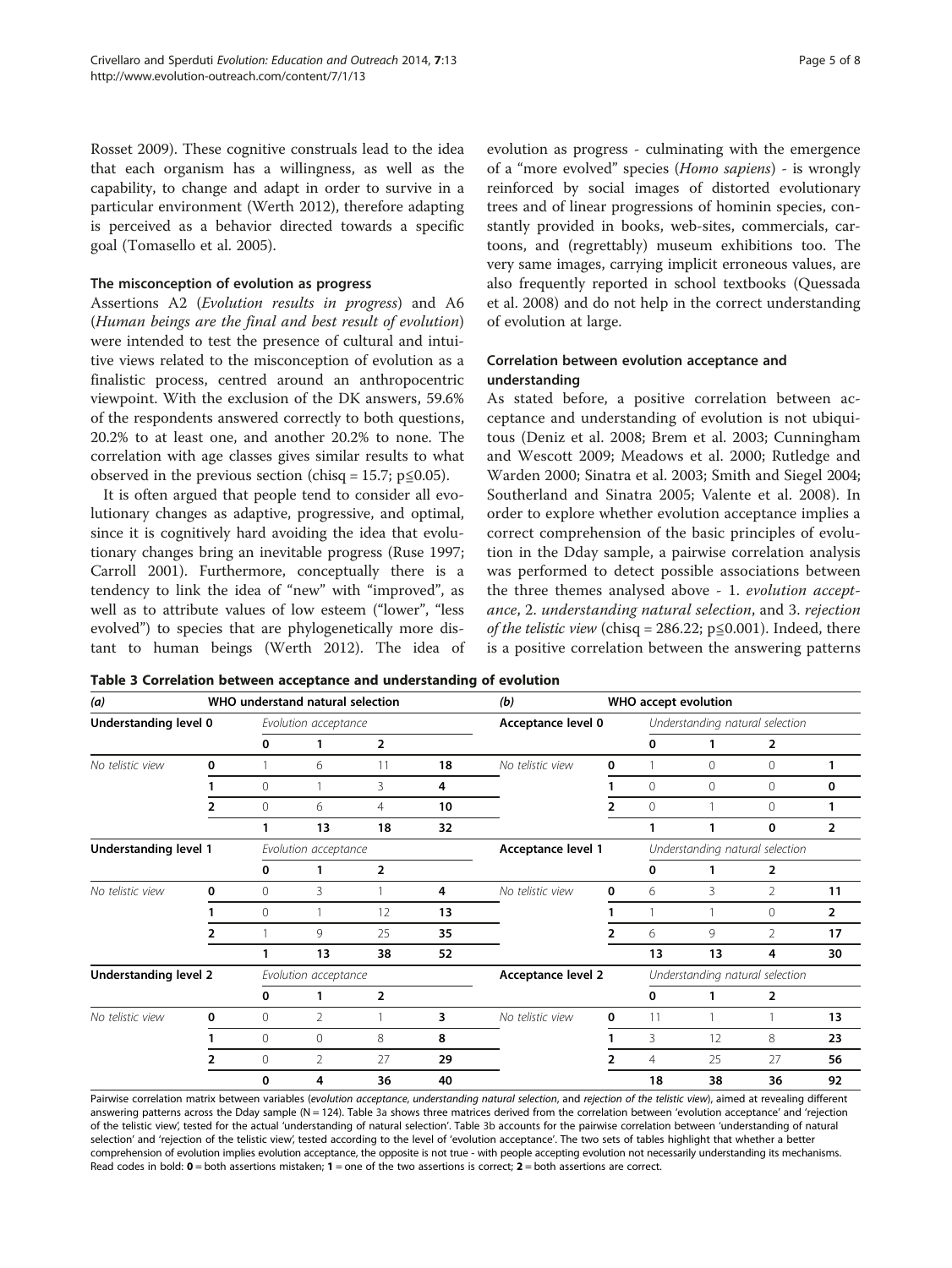<span id="page-5-0"></span>of variable 2 and 3 (chisq = 35.3;  $p \le 0.001$ ) which shows that respondents misconceiving natural selection tend to have a telistic view of evolution as well - although the former seems to be more of an issue than the latter (39.1% vs. 60.9% of correct answers).

Our results show that of those who completely accept evolution  $(N = 92)$  only the 29.4% have a full comprehension, while another 35.9% are less comfortable in comprehending well either natural selection or the telistic misconception. Conversely, 34.8% have a fragmented understanding, variously mistaking the combination of pairs of answers as illustrated in Table [3](#page-4-0) - and a third of them mistaking all four questions.

However, when analysing the pairwise correlation between variable 1 and 3, tested for different grades of comprehension of natural selection, we see that acceptance of evolution is almost universal (99%). This confirms that understanding evolution can be predictive of its acceptance, but not vice versa.

# Conclusions

Public acceptance of evolution in Italy is still underinvestigated, and we are still far from having a clear and complete picture. However, the results of this survey provide with valuable information, especially if interpreted in a broader perspective that takes into account evidence from similar research in our country. The Dday sample shows that not all of those who accept evolution grasp it completely. Indeed, some of the respondents have a fragmented understanding that occurs as a blend of correct evolutionary concepts, intuitive misbeliefs, and naïve conceptions induced by common social representations.

The scenario emerging from the - though limited number of surveys in Italy seems to indicate that rejection of the evolutionary theory is not widespread, nor deeply rooted in the Italian society. This might be positively associated to an early exposure to the evolutionary theory since the elementary grades in the Italian school system - although at this stage evolution is taught only within the history curricula, as a series of facts and processes based on the fossil evidence. USA scholars are calling for similar educational strategies in their school system (e.g. Wagler [2010, 2012;](#page-7-0) Williams [2009\)](#page-7-0), claiming that it would highly prevent the build-up of preconceptions and mis-conceptions, so difficult to correct at later educational stages (Kampourakis and Zogza [2009](#page-6-0); Nadelson et al. [2009](#page-6-0)). However, although the Italian school seems to be prone to an early encounter with the Darwinian theory, it is not providing for sufficiently effective tools to ensure a thorough and clear understanding of its facts and mechanisms. In this respect, a larger responsiveness of the scientific community would help find more effective ways to communicate evolution to both the school and the general public.

#### Authors' contributions

Both authors (FC and AS) equally participated in the study design, data analysis and writing of the manuscript. Both authors read and approved the final manuscript.

#### Acknowledgements

The authors are indebted to Ines Adornetti for important discussions while conceiving the study, and to Francesco Ferretti and Luca Bondioli for support in the preparation of the manuscript. A special thank to Antonella Frigerio, Francesca Marino, Chiara Reggio, Prisca Solaini, and Serena Vaccaro who actively participated to the data collection during the Dday event. The study was supported by the Italian Ministry of Research and Education (MIUR) grant ACPR12\_00134.

#### Received: 23 November 2013 Accepted: 15 April 2014 Published online: 21 May 2014

#### References

- Allmon, WD. (2011). Why don't people think evolution is true? Implications for teaching, in and out of the classroom. Evolution: Education and Outreach, 4, 648–665.
- Angus Reid Public Opinion. (2010). Americans are creationists; Britons and Canadians side with evolution. http://www.angus-reid.com/wp-content/ uploads/2012/09/2012.09.05 CreEvo.pdf Accessed 16 September 2013.
- Asghar, A, Wiles, JR, & Alters, B. (2007). Canadian preservice elementary teachers' conceptions of biological evolution and evolution education. McGill Journal of Education, 42, 189–209.
- Athanasiou, K, & Papadopoulou, P. (2012). Conceptual ecology of the evolution acceptance among Greek education students: knowledge, religious practices and social influences. International Journal of Science Education, 34, 903–924.
- Banet, E, & Ayuso, GE. (2003). Teaching of biological inheritance and evolution of living beings in secondary school. International Journal of Science Education, 25, 373–407.
- Bardapurkar, A. (2008). Do students see the "selection" in organic evolution? A critical review of the causal structure of student explanations. Evolution: Education and Outreach, 1, 299–305.
- Beggrow, EP, & Nehm, RH. (2012). Students' mental models of evolutionary causation: natural selection and genetic drift. Evolution: Education and Outreach, 5, 429–444.
- Berti, AE, Toneatti, L, & Rosati, V. (2010). Children's conceptions about the origin of species: a study of Italian children's conceptions with and without instruction. Journal of Learning Sciences, 19, 506–538.
- Bishop, B, & Anderson, C. (1990). Student conceptions of natural selection and its role in evolution. Journal of Research in Science Teaching, 27, 415–427.
- Blancke, S, De Smedt, J, De Cruz, H, Boudry, M, & Braeckman, J. (2012). The implications of the cognitive sciences for the relation between religion and science education: the case of evolutionary theory. Science & Education, 21, 1167–1184.
- Brem, SK, Ranney, M, & Schindel, J. (2003). Perceived consequences of evolution: college students perceive negative personal and social impact in evolutionary theory. Science Education, 87, 181–206.
- Carroll, S. (2001). Chance and necessity: the evolution of morphological complexity and diversity. Nature, 409, 1102–1109.
- Carvalho, GS, Tracana, RB, Silva, PR, Araùjo, E, & Caldera, AM. (2012). The influence of religion in Portugese and Brasilian teachers' conception about the origin of life. In C Bruguière, A Tiberghien, & P Clément (Eds.), eBook proceedings of the ESERA 2011 Conference- Science Learning and Citizenship. Part 11: Cultural, Social and Gender issues (pp. 6–11).
- Clément, P, & Quessada, M-P. (2009). Creationist beliefs in Europe. Science, 324, 1644.
- Clément, P, Quessada, M-P, Laurent, C, & Carvalho, G. (2008). The use of Science and Technology Education for Peace and Sustainable Development Science and Religion: Evolutionism and Creationism in Education. A survey of teachers conceptions in 14 countries. XIII IOSTE Symposium, Izmir (Turkey), 21–26 September 2008. http://repositorium.sdum.uminho.pt/bitstream/1822/8934/1/ IOSTE\_Evolution.pdf. Accessed 2 September 2013.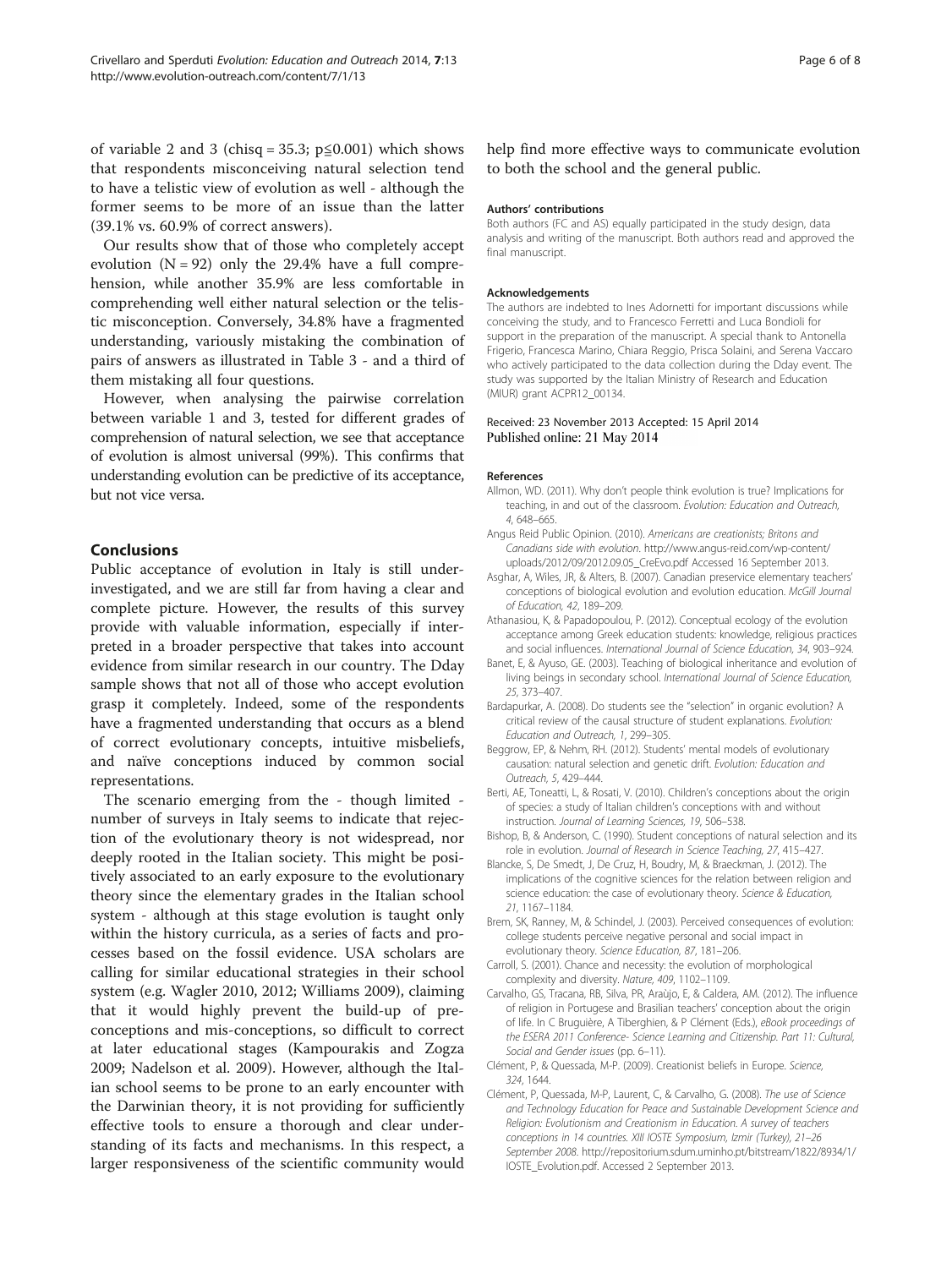<span id="page-6-0"></span>Coley, JD, & Tanner, KD. (2012). Common origins of diverse misconceptions: cognitive principles and the development of biology thinking. CBE—Life Sciences Education, 11, 209–215.

Council of Europe. (2007). The dangers of creationism in education. Parliamentary Assembly Document Number 11375. http://assembly.coe.int/main.asp?link=/ documents/adoptedtext/ta07/eres1580.htm. Accessed 16 September 2013.

Coyne, JA. (2012). Science, religion, and society: the problem of evolution in America. Evolution, 66, 2654–2663.

Cunningham, DL, & Wescott, DJ. (2009). Still more "fancy" and "myth" than "fact" in students' conceptions of evolution. Evolution: Education and Outreach, 2, 505–517.

Dagher, ZR, & BouJaoude, S. (1997). Scientific views and religious beliefs of college students: the case of biological evolution. Journal of Research in Science Teaching, 34, 429–445.

Demastes, SS, Good, RG, & Peebles, P. (1996). Patterns of conceptual change in evolution. Journal of Research in Science Teaching, 33, 407–431.

Deniz, H, Donnelly, LA, & Yilmaz, I. (2008). Exploring the factors related to acceptance of evolutionary theory among Turkish preservice biology teachers: toward a more informative conceptual ecology for biological evolution. Journal of Research in Science Teaching, 45, 420–443.

Dobzhansky, T. (1973). Nothing in biology makes sense except in the light of evolution. The American Biology Teacher, 35, 125–129.

Eder, E, Turic, K, Milasowszky, N, Van Adzin, K, & Hergovich, A. (2011). The relationships between paranormal belief, creationism, intelligent design and evolution at secondary schools in Vienna (Austria). Science & Education, 20, 517–534.

Evans, EM. (2000). The emergence of beliefs about the origins of species in school-age children. Merrill-Palmer Quarterly, 46, 221–254.

Evans, EM. (2001). Cognitive and contextual factors in the emergence of diverse belief systems: creation versus evolution. Cognitive Psychology, 42, 217–266.

Evans, EM. (2008). Conceptual change and evolutionary biology: a developmental analysis. In S Vosniadou (Ed.), International handbook of research on conceptual change (pp. 263–294). New York: Routledge.

Evans, EM, Spiegel, AN, Gram, W, Frazier, BN, Tare, M, Thompson, S, & Diamond, J. (2010). A conceptual guide to natural history museum visitors' understanding of evolution. Journal of Research in Science Teaching, 47, 326–353.

Evans, EM, Rosengren, K, Lane, JD, & Price, KS. (2012). Encountering counterintuitive ideas: constructing a developmental learning progression for biological evolution. In KR Rosengren, S Brem, EM Evans, & G Sinatra (Eds.), Evolution Challenges: Integrating research and practice in teaching and learning about evolution (pp. 174–199). New York: Oxford University Press.

Fairchild, NR. (2012). The effect of instruction bases on the nature of science and eliminating preconceptions on understanding and acceptance evolution. Master thesis. Bozeman, Montana: Montana State University. http://etd.lib.montana. edu/etd/2012/fairchild/FairchildN0812.pdf. Accessed 10 September 2013.

Falchetti, EM. (2012). Biological evolution on display: an approach to evolutionary issues through a museum. Evolution: Education and Outreach, 5, 104–122.

Gallup. (2012). In U.S., 46% hold creationist view of human origins. Gallup Poll web site. http://www.gallup.com/poll/155003/Hold-Creationist-View-Human-Origins.aspx. Accessed 10 September 2013.

Gregory, TR. (2009). Understanding natural selection: essential concepts and common misconceptions. Evolution: Education and Outreach, 2, 156–75.

Hokayem, H, & BouJaoude, S. (2008). College students' perceptions of the theory of evolution. Journal of Research in Science Teaching, 45, 395–419.

Ipsos Mori. (2009). Project Darwin Omnibus – Great Britain. http://www.ipsos-mori. com/Assets/Docs/Polls/poll-darwin-survey-shows-international-consensus-onacceptance-of-evolution.pdf. Accessed 16 September 2013.

Jensen, MS, & Finley, FN. (1996). Changes in students' understanding of evolution resulting from different curricular and instructional strategies. Journal of Research in Science Teaching, 33, 879–900.

Kampourakis, K, & Zogza, V. (2009). Preliminary evolutionary explanations: a basic framework for conceptual change and explanatory coherence in evolution. Science & Education, 18, 1313–1340.

Kelemen, D, & Rosset, E. (2009). The human function compunction: teleological explanation in adults. Cognition, 111, 138–143.

Keranto, T. (2001). The perceived credibility of scientific claims, paranormal phenomena, and miracles among primary teacher students: a comparative study. Science & Education, 10, 493–511.

Lawson, AE, & Weser, J. (1990). The rejection of nonscientific beliefs about life: effects of instruction and reasoning skills. Journal of Research in Science Teaching, 27, 589–606.

Lawson, AE, & Worsnop, WA. (1992). Learning about evolution and rejecting a belief in special creation: effects of reasoning skill, prior knowledge, prior belief and religious commitment. Journal of Research in Science Teaching, 29, 143–66.

Lloyd-Strovas, JD, & Bernal, XE. (2012). A review of undergraduate evolution education in U.S. universities: building a unifying framework. Evolution: Education and Outreach, 5, 453–465.

Lombrozo, T, Thanukos, A, & Weisberg, M. (2008). The importance of understanding the nature of science for accepting evolution. Evolution: Education and Outreach, 1, 290–298.

Losh, SC, & Nzekwe, B. (2011). Creatures in the classroom: preservice teacher beliefs about fantastic beasts, magic, extraterrestrials, evolution and creationism. Science & Education, 20, 473–489.

Martin-Hansen, LM. (2008). First-year college students' conflict with religion and science. Science & Education, 17, 317–357.

Mayr, E. (2001). What evolution is. New York: Basic Books.

Mazur, A. (2005). Believers and disbelievers in evolution. Politics and the Life Science, 23, 55–61.

McFadden, BJ, Dunckel, BA, Ellis, S, Dierking, LD, Abraham-Silver, L, Kisiel, J, et al. (2007). Natural history museum visitors' understanding of evolution. Bioscience, 57, 875–82.

McKeachie, WJ, Lin, YG, & Strayer, J. (2002). Creationist vs. evolutionary beliefs: effects on learning biology. The American Biology Teacher, 64, 189–192.

Meadows, L, Doster, E, & Jackson, DF. (2000). Managing the conflict between evolution & religion. The American Biology Teacher, 62, 102–107.

Miller, JD, Scott, EC, & Okamoto, S. (2006). Public acceptance of evolution. Science, 313, 765–766.

Nadelson, LS, & Sinatra, GM. (2009). Educational professionals' knowledge and acceptance of evolution. Evolutionary Psychology, 7, 490–516.

Nadelson, L, Culp, R, Bunn, S, Burkhart, R, Shetlar, R, Nixon, K, & Waldron, J. (2009). Teaching evolution concepts to early elementary school students. Evolution: Education and Outreach, 2, 458–473.

National Research Council. (2011). A framework for k-12 science education: practices, crosscutting concepts, and core ideas. Washington: National Academy.

Nehm, RH, & Reilly, L. (2007). Biology majors' knowledge and misconceptions of natural selection. Bioscience, 57, 263–272.

Nehm, RH, & Ridgway, J. (2011). What do experts and novices "see" in evolutionary problems? Evolution: Education and Outreach, 4, 666–679.

Nehm, RH, & Schonfeld, IS. (2008). Measuring knowledge of natural selection: a comparison of the CINS, an open-response instrument, and an oral interview. Journal of Research in Science Teaching, 45, 1131–1160.

Opfer, JE, Nehm, RH, & Ha, M. (2012). Cognitive foundations for science assessment design: knowing what students know about evolution. Journal of Research in Science Teaching, 49, 744–777.

Paz-y-Miño-C, G, & Espinosa, A. (2009). Acceptance of evolution increases with student academic level: a comparison between a secular and a religious college. Evolution, 2, 655–675.

Pigliucci, M. (2007). The evolution-creation wars: why teaching more science just is not enough. McGill Journal of Education, 42, 285–306.

Pigliucci, M, & Kaplan, J. (2006). Making sense of evolution: The conceptual foundations of evolutionary biology. Chicago: University of Chicago Press.

Quessada, M-P, Clément, P, Oerke, B, & Valente, A. (2008). Human evolution in science textbooks from twelve different countries. Science Education International, 19, 147–162.

R Development Core Team. (2012). R: A language and environment for statistical computing. Vienna, Austria: R Foundation for Statistical Computing. http:// www.R-project.org.

Rice, JW, Olson, JK, & Colbert, JT. (2011). University evolution education: the effect of evolution instruction on biology majors' content knowledge, attitude toward evolution, and theistic position. Evolution: Education and Outreach, 4, 137–144.

Ruse, M. (1997). Monad to man: the concept of progress in evolutionary biology. Cambridge: Harvard University Press.

Rutledge, M, & Warden, M. (1999). The development and validation of the measure of acceptance of the theory of evolution instrument. School Science and Mathematics, 99, 13–18.

Rutledge, M, & Warden, M. (2000). Evolutionary theory, the nature of science & high school biology teachers: Critical relationships. The American Biology Teacher, 62, 23–31.